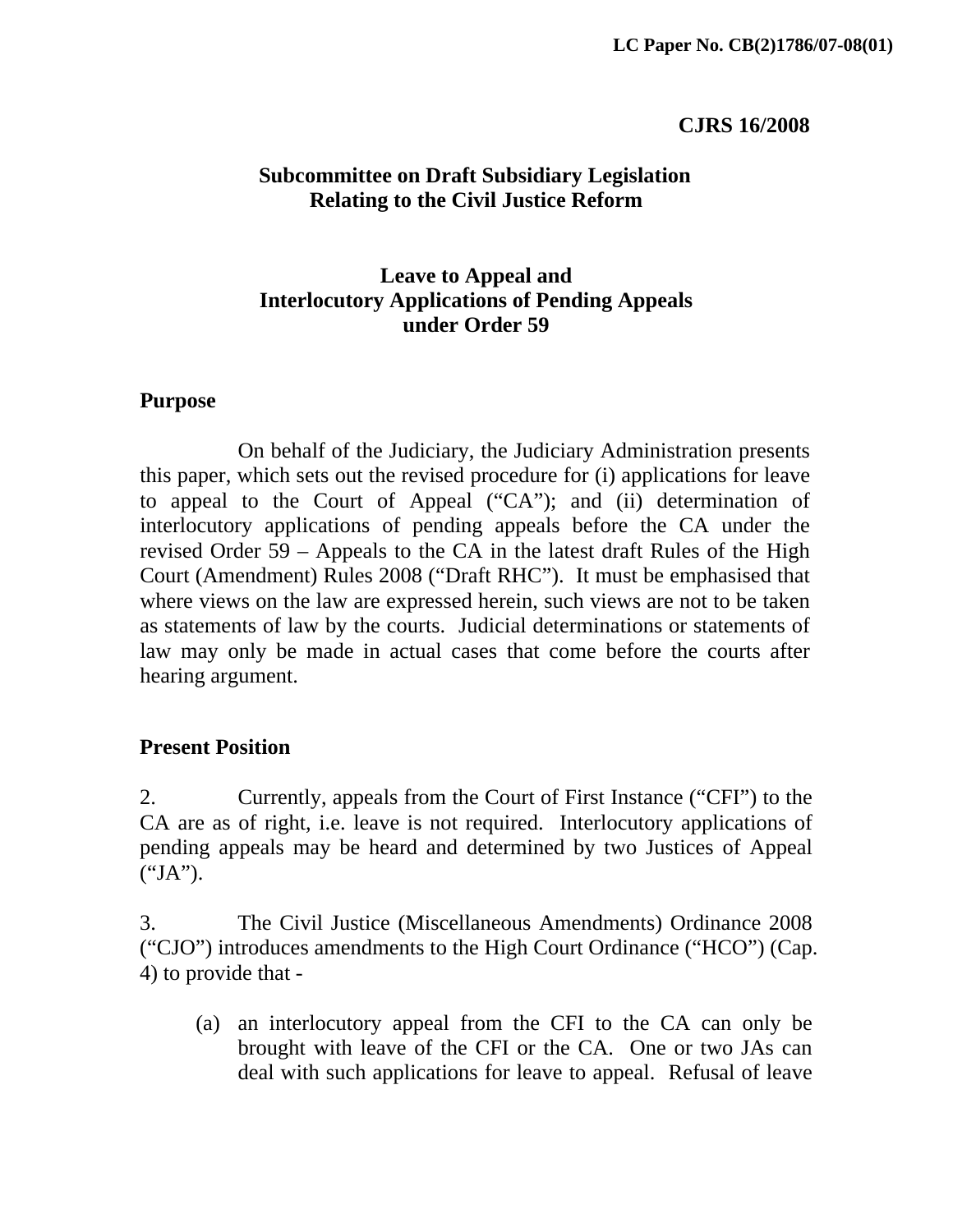by the CA is final. See new ss.14AA & 14AB and amended ss.34B & 35 of the HCO; and

 (b) the CA, comprising two JAs, has jurisdiction to hear or determine interlocutory applications of pending appeals on paper without a hearing. See amended s.34B of the HCO.

4. With the above amendments to the HCO, amendments have to be made to Order 59 of the HCO to provide for (i) a procedure for an application for leave to appeal for interlocutory matters from the CFI to the CA, and (ii) the detailed procedures for the determination of interlocutory applications of pending appeals before the CA.

### **Existing Procedure for Application for Leave to Appeal**

5. In formulating the procedure for application for leave to the CA for interlocutory appeals from the CFI, reference has been made to the present procedure under O.59 in relation to leave application for appeals from the District Court ("DC"). Currently, a party applying for leave for a DC appeal has to apply to the DC trial judge first. If the DC trial judge refuses to grant leave, the party may apply to the CA for leave to appeal within 14 days from the date of such refusal. Such an application should be made ex parte in writing  $-$  O.59, r.14(2)(b). If leave is refused otherwise than after a hearing in open court, the applicant has the right to renew the application ex parte in open court  $-$  O.59, r. 14(2A). If an application is granted otherwise than after a hearing inter partes, a party affected may apply to have the grant of leave reconsidered inter partes in open court - O.59, r.14(2B).

# **Revised Procedure for Applications for Leave to Appeal**

6. As outlined above, the existing procedure for applications for leave to appeal to the CA is cumbersome and potentially costly. formulating the application procedure for leave to appeal to the CA for CFI interlocutory matters, opportunity is taken to standardize the procedure irrespective of the type of proceedings or the level of court. It is also proposed that –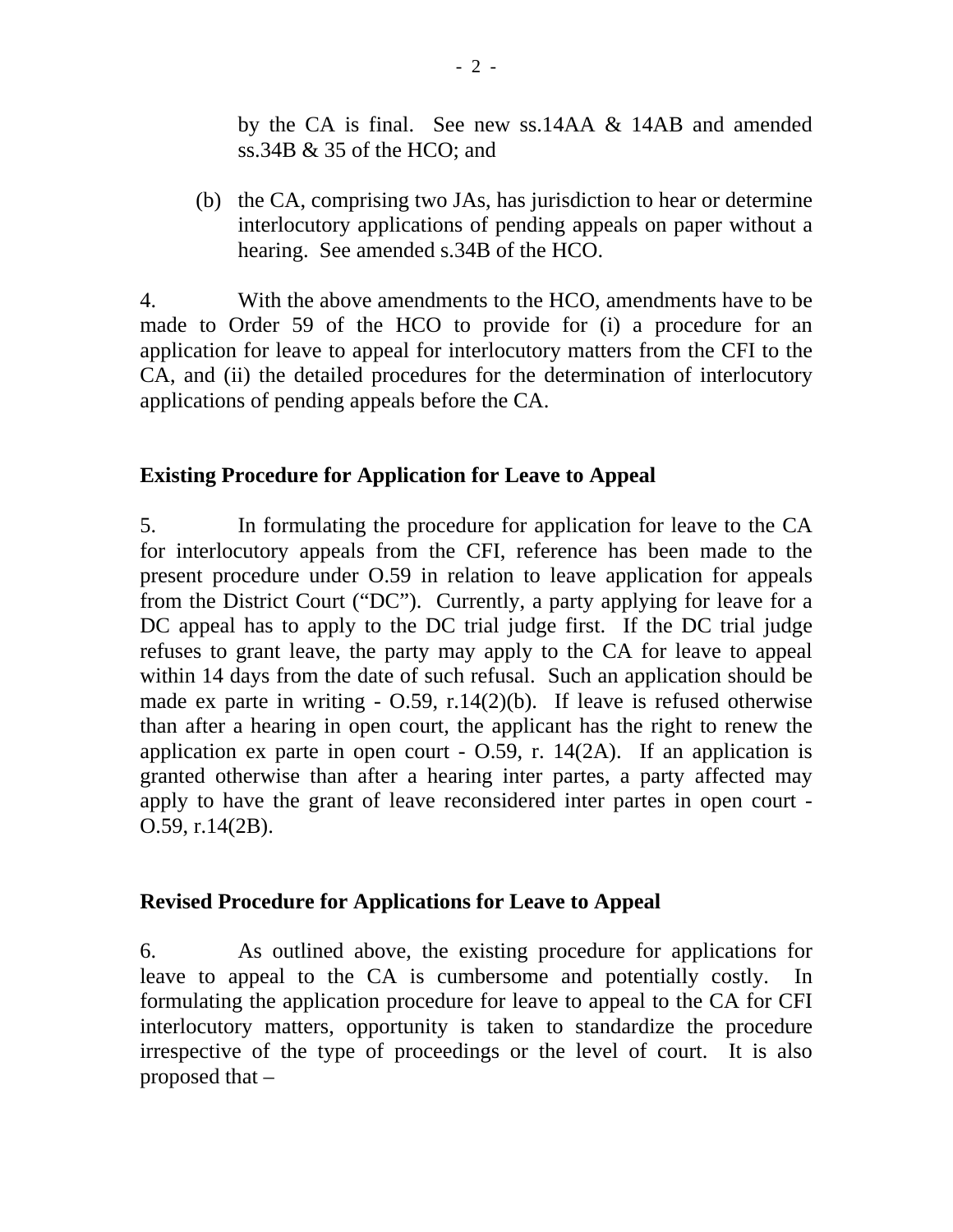- (a) applications for leave to appeal should involve all parties (inter partes), and not just the party applying for leave (ex parte) initially, save in exceptional cases. This is to avoid the other party applying to the CA to set aside the initial order if leave is granted in his absence, thereby causing unnecessary delay and making the application procedure unnecessarily cumbersome and costly; and
- (b) the calculation of time for making applications (whether for leave to appeal or appeal) should start to run from the date of the relevant judgment, order or decision appealed against, instead of from the date of perfection of the order (as it is now).

7. Accordingly, amendments are proposed to standardize the provisions for leave to appeal to the CA, irrespective of the type of proceedings or the level of court. O.59, rr.2A and 2B deal, respectively, with (i) applications for leave to appeal to the CA, and (ii) applications for leave to appeal against interlocutory and other orders (such as costs) of the CFI. Specifically, amendments are proposed to provide that -

- (a) all applications for leave should be inter partes, unless the proceedings to which the judgment or order appealed against are ex parte -  $0.59$ , rr.2A(2) and 2B(5);
- (b) where the CA makes a determination on paper, an aggrieved party may request that the CA reconsider the matter at an oral hearing, but the CA may refuse to do so where it is of the view that the application is totally without merit  $-$  O.59, rr.2A(5), (7) and (8). (Reference is made to CPR 52.3(4) of the English Civil Procedure Rules);
- (c) where a single judge of the CA makes a determination on an application for leave to appeal, an aggrieved party may make a fresh application within 7 days to the CA - O.59, r.2C; and
- (d) in granting leave to appeal, the CA may give such directions or impose such conditions as it deems fit - O.59, r.2A(6).